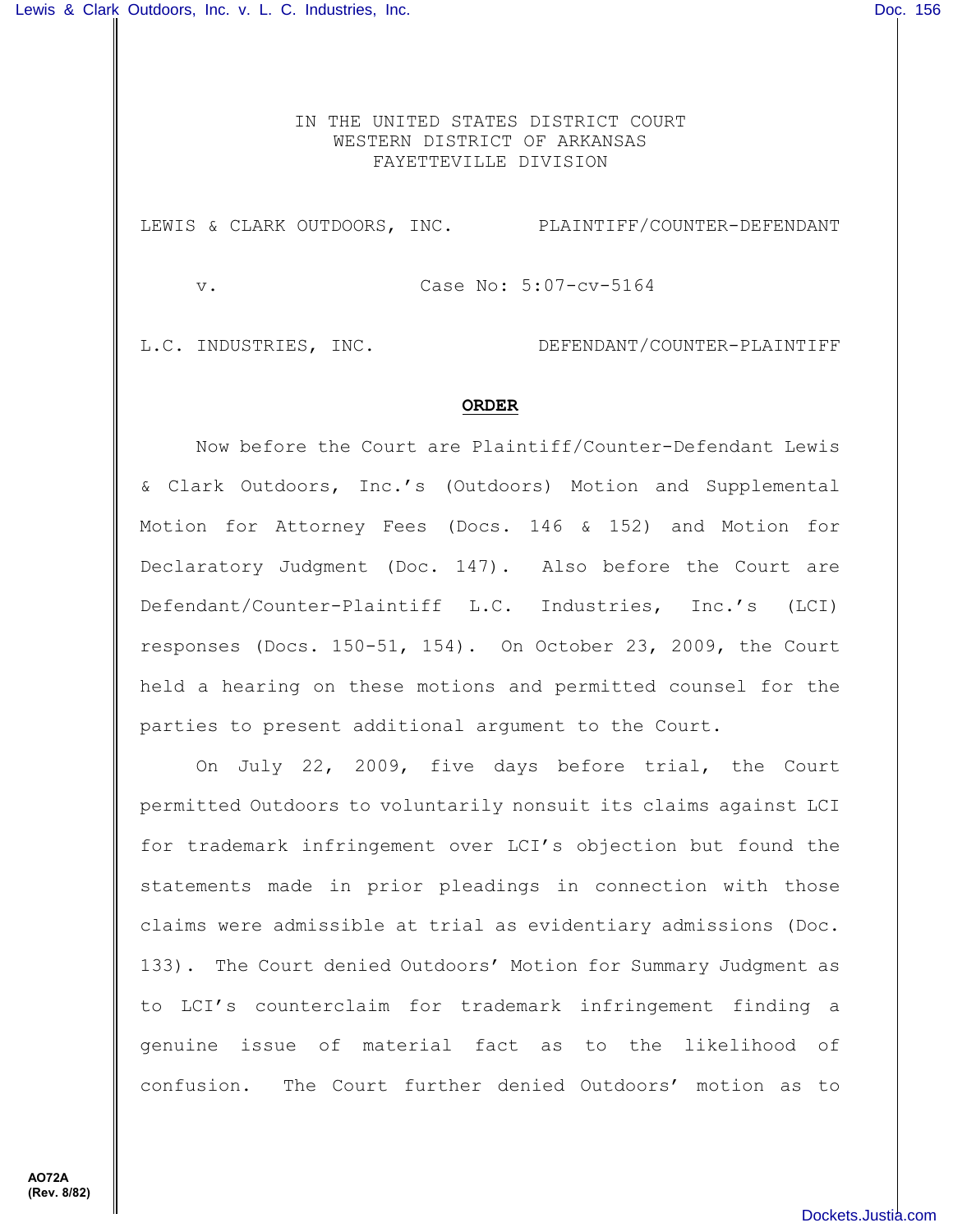Defendant's Counterclaim for False Designation of Origin, False Advertising and Unfair Competition but granted the motion as to LCI's Counterclaim for Trademark Dilution. The Court also granted LCI's Motion for Summary Judgment as to Outdoors' claims for Deceptive Trade Practices, Unfair Competition, False Registration and Tortious Interference.

When the matter proceeded to trial on July 27, 2009, the only remaining claim asserted by Outdoors was for a declaratory judgment. Accordingly, the trial proceeded with LCI presenting its Counterclaims for Trademark Infringement, False Designation of Origin, False Advertising and Unfair Competition. On July 30, 2009, the case was submitted to the jury on three interrogatories. The jury reached a unanimous verdict as to the first interrogatory, therefore, they were instructed not to answer the remaining two interrogatories. The jury completed Interrogatory No. 1 as follows:

**DO YOU FIND THAT LEWIS & CLARK OUTDOORS USED A SIMILAR MARK WITHOUT THE CONSENT OF L.C. INDUSTRIES IN A MANNER THAT IS LIKELY TO CAUSE CONFUSION AS TO THE ORIGIN OF THAT PERSON'S GOODS OR SERVICES OR THAT PERSON'S AFFILIATION, CONNECTION OR ASSOCIATION WITH ANOTHER PERSON?**

**YES \_\_\_ NO** \_/\_

Outdoors now moves the Court to award it attorney fees and costs as it contends it was the prevailing party at trial and that this was an "exceptional" case as contemplated by the Lanham Act. LCI denies both contentions and asks the Court to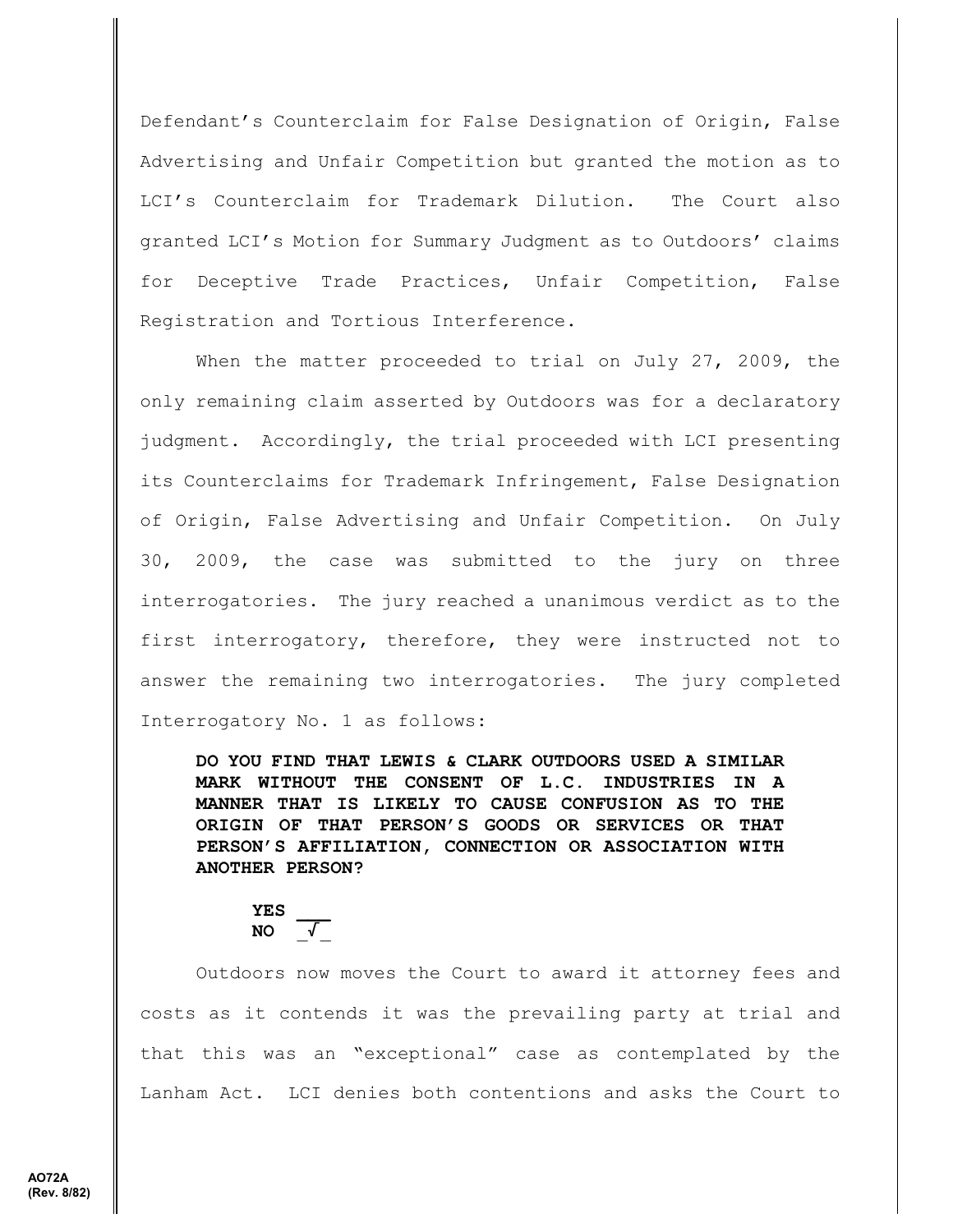deny Outdoors' requests for fees and costs. Outdoors also requests the Court enter a declaratory judgment in its favor based upon the jury verdict, however, the parties are in disagreement as to the scope and wording of any declaratory judgment.

The Lanham Act provides that the Court "in exceptional cases may award reasonable attorney fees to the prevailing party." See 15 U.S.C. 1117(a). In *Aromatique, Inc. v. Gold Seal, Inc*., 28 F.3d 863 (8th Cir. 1994), the Eighth Circuit Court of Appeals discussed what was an "exceptional" case for purposes of awarding fees under the Lanham Act. The Court stated:

Courts have defined the characteristics of exceptional cases with adjectives suggesting egregious conduct by a party. We have held that an exceptional case is one in which the plaintiff's action was groundless, unreasonable, vexatious, or pursued in bad faith. *Hartman v. Hallmark Cards, Inc.*, 833 F.2d 117, 123 (8th Cir. 1987). The Seventh Circuit recently described exceptional behavior in this context to be "malicious, fraudulent, deliberate, or willful." *Badger Meter, Inc. v. Grinnell, Corp.*, 13 F.3d 1145, 1159 (7th Cir. 1994). Succinctly put, an exceptional case within the meaning of Section 35 is one in which one party's behavior went beyond the pale of acceptable conduct.

*Id*. at 877. Where there is some evidence in the record to support the claims of the non-prevailing party, the case is not exceptional. *See Scott Fetzer Co. v. Williamson*, 101 F.3d 549, 555 (8th Cir. 1996).

Outdoors contends that LCI's conduct "was oppressive, coercive and even brought in bad faith." Outdoors further states that LCI "asserted groundless infringement claims and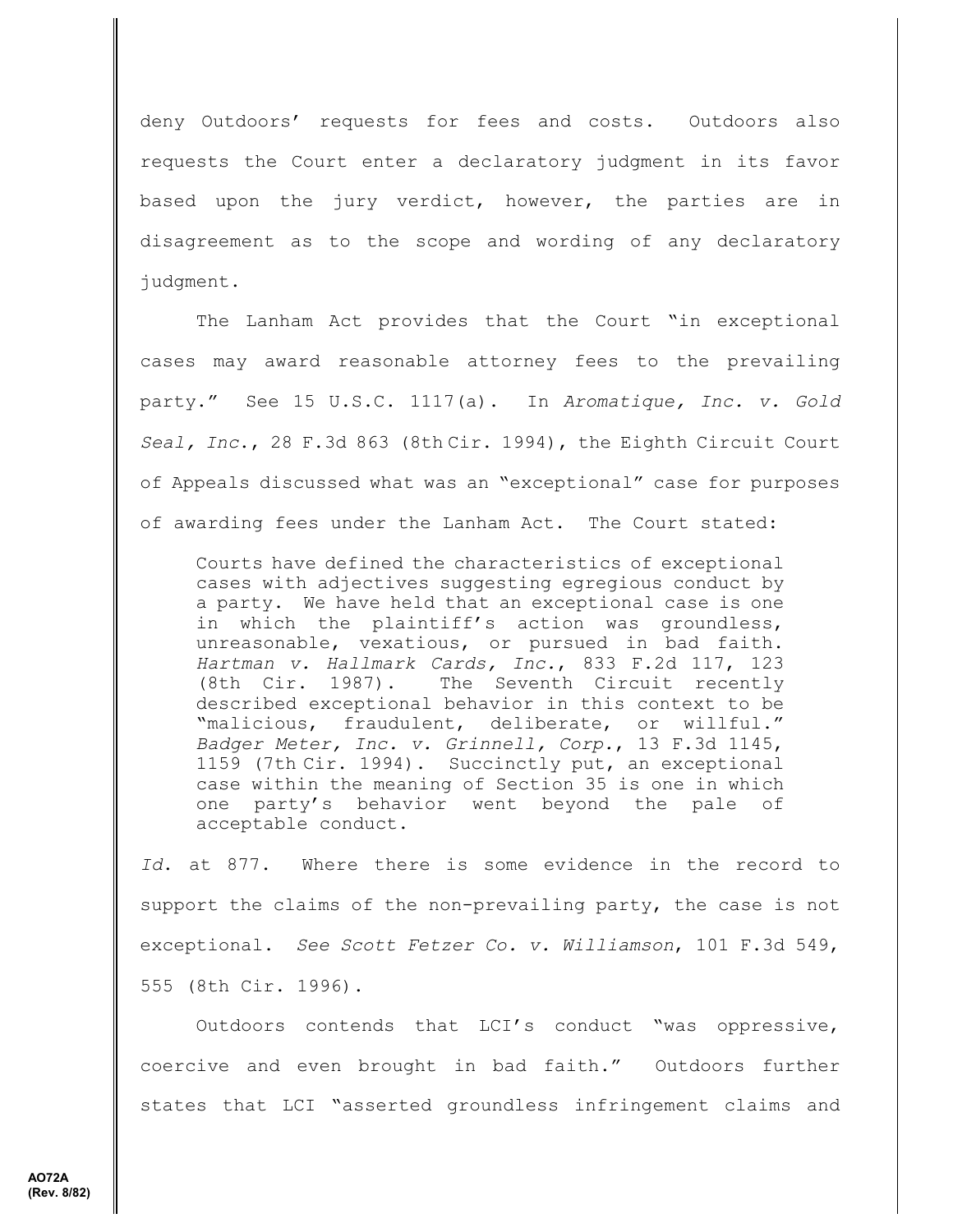threatened suit, not to adjudicate its trademark claim, but to coerce [Outdoors] into sharing its profits."

The Court finds that LCI's actions were not oppressive and that its Counterclaims were not so lacking in merit as to fall within the "exceptional" case standard as contemplated by the Lanham Act. The Court denied Outdoors' Motion for Summary Judgment as to these counterclaims finding that there were genuine issues of material fact as to whether a likelihood of confusion existed. Further, Outdoors brought suit against LCI thereby compelling LCI to assert any compulsory counterclaims. Finally the Court dismissed all of Plaintiff's claims against LCI prior to trial save for its declaratory judgment claim. This was a hard-fought, contentious case from both sides. However, aggressive representation and litigation does not bring this matter into the "exceptional" case contemplated by the Lanham Act. Accordingly, Outdoors' Motion and Supplemental Motion for Attorney Fees are DENIED.

Outdoors also seeks \$61,384.52 in taxable costs as the prevailing party pursuant to Rule 54(d)(1) of the Federal Rules of Civil Procedure. LCI objects to any award of costs contending Outdoors was not the prevailing party.

Rule 54(d)(1) provides, in pertinent part, that:

...costs other than attorneys' fees shall be allowed as of course to the prevailing party unless the court otherwise directs...

Fed. R. Civ. P. 54(d)(1). A district court has substantial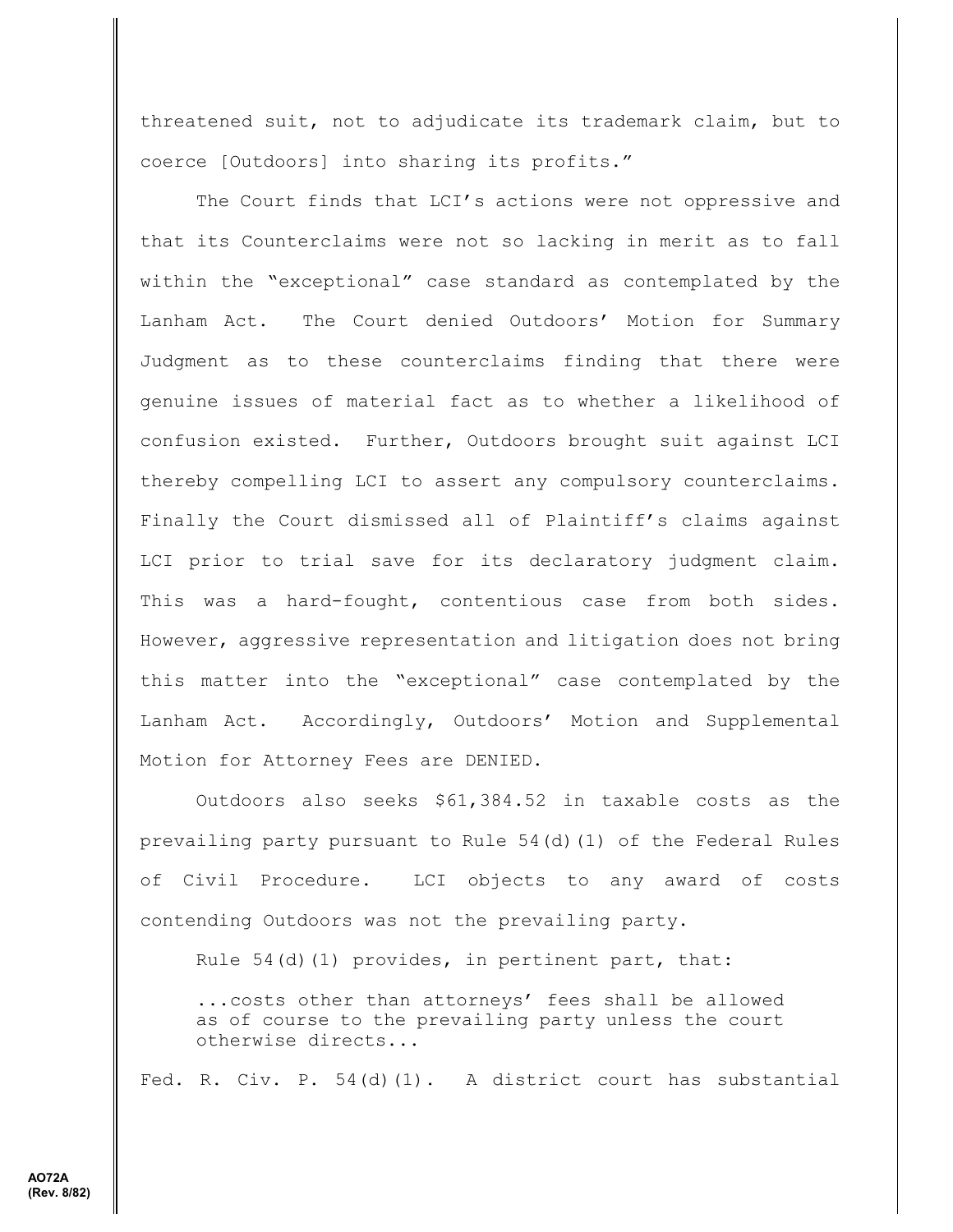discretion in awarding costs to a prevailing party. *See Greaser v. State, Dept. of Corrections*, 145 F.3d 979 (8th Cir. 1998). Where each of the parties has prevailed on one or more of its claims, defenses or counterclaims, the district court has broad discretion in taxing costs. *Johnson v. Nordstrom-Larpenteur Agency, Inc.*, 623 F.2d 1279 (8th Cir. 1980)(citation omitted).

It is clear from the testimony and evidence set forth in the pleadings, as well as during the trial, that both sides spent a tremendous amount of time, money and effort in both prosecuting and defending their respective claims. LCI succeeding in obtaining summary judgment in its favor on several of Outdoors' claims, to include the tortious interference claim which appeared to be the crux of Outdoors' complaint against LCI. Likewise, Outdoors successfully defended against LCI's trademark infringement claim at trial and prevailed on its declaratory judgment claim to the extent set forth in this order. Based upon the comparative success of both parties in this action, the Court finds it equitable and appropriate to deny Outdoors' request for its costs and order both parties to bear their own costs of this litigation. Accordingly, Outdoors' Motion and Supplemental Motion for Costs is DENIED.

Outdoors moves the Court to enter a declaratory judgment in its favor based upon the jury's verdict of non-infringement in connection with LCI's trademark infringement counterclaim. Outdoors submitted a proposed judgment (Doc. 147-1) which seeks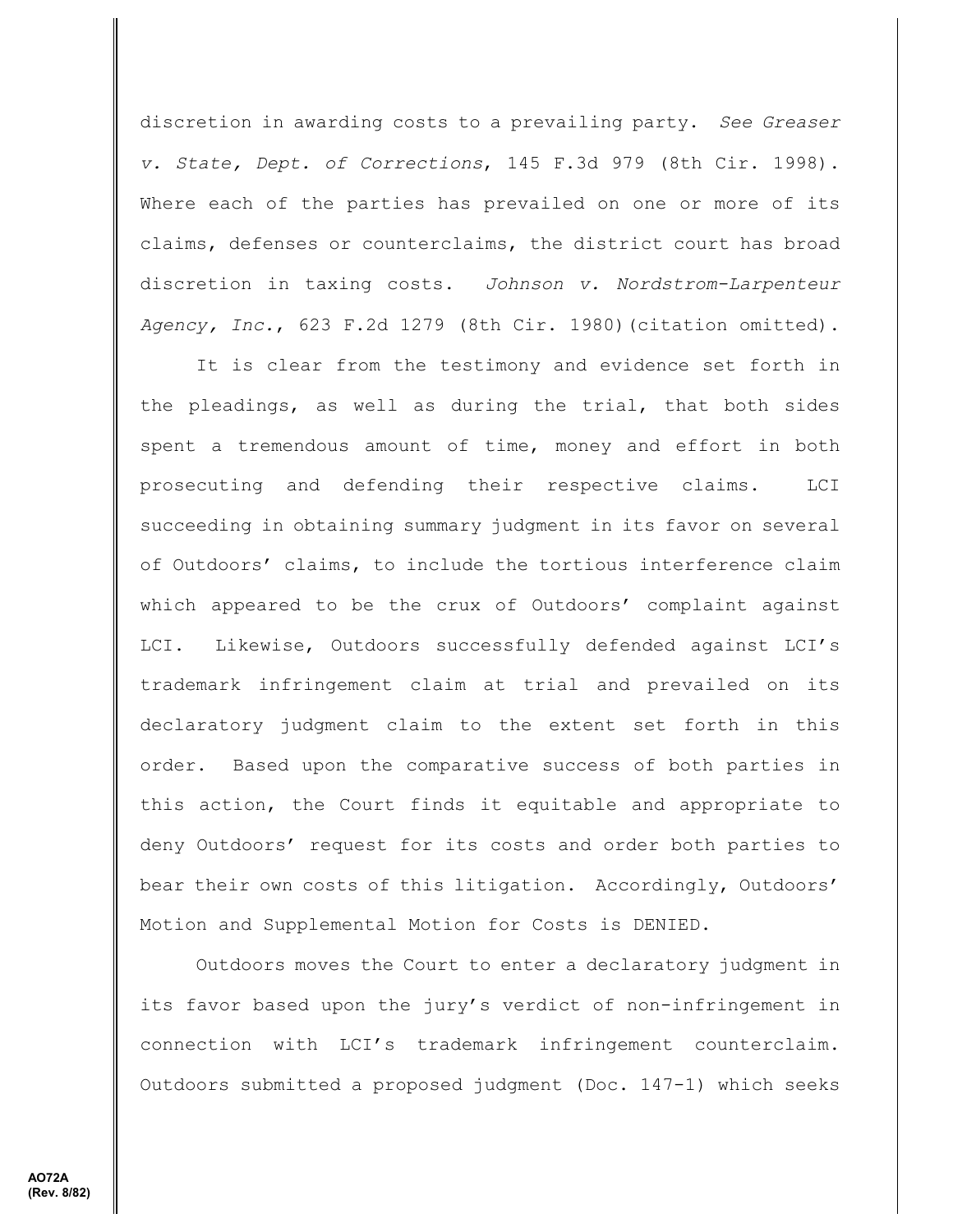a declaration that Outdoors did not infringe upon LCI's mark by Outdoors' use of its retail service mark or any products sold within its stores whether branded with the Lewis & Clark Outfitters logo or any other manufacturer's brand labeled with Lewis & Clark Outfitters labels. Outdoors further seeks a declaration that LCI abandoned its original word mark. LCI contends any declaration of non-infringement should be limited to the jury's finding that Outdoors' use of the mark "Lewis & Clark Outfitters" in connection with retail services at its two stores was not likely to cause confusion with respect to travel accessories and other products sold by LCI under the mark "Lewis N. Clark."

Throughout the pendency of this action and during the trial, Outdoors maintained that there could be no likelihood of confusion between LCI's Lewis N. Clark mark and Outdoors' use of Lewis & Clark Outfitters as Outdoors used its name in connection with its operation of retail stores while LCI's mark was used as its brand of travel accessories. Accordingly, the Court finds that the jury's verdict of non-infringement should be so limited in the declaratory judgment. Further, as Outdoors submits the Eighth Circuit Court of Appeals has not addressed the issue of whether abandonment of a trademark is a question of fact for the jury or a question of law for the Court to decide. The Court submitted an abandonment instruction to the jury, but as a result of its finding of non-infringement the jury was not